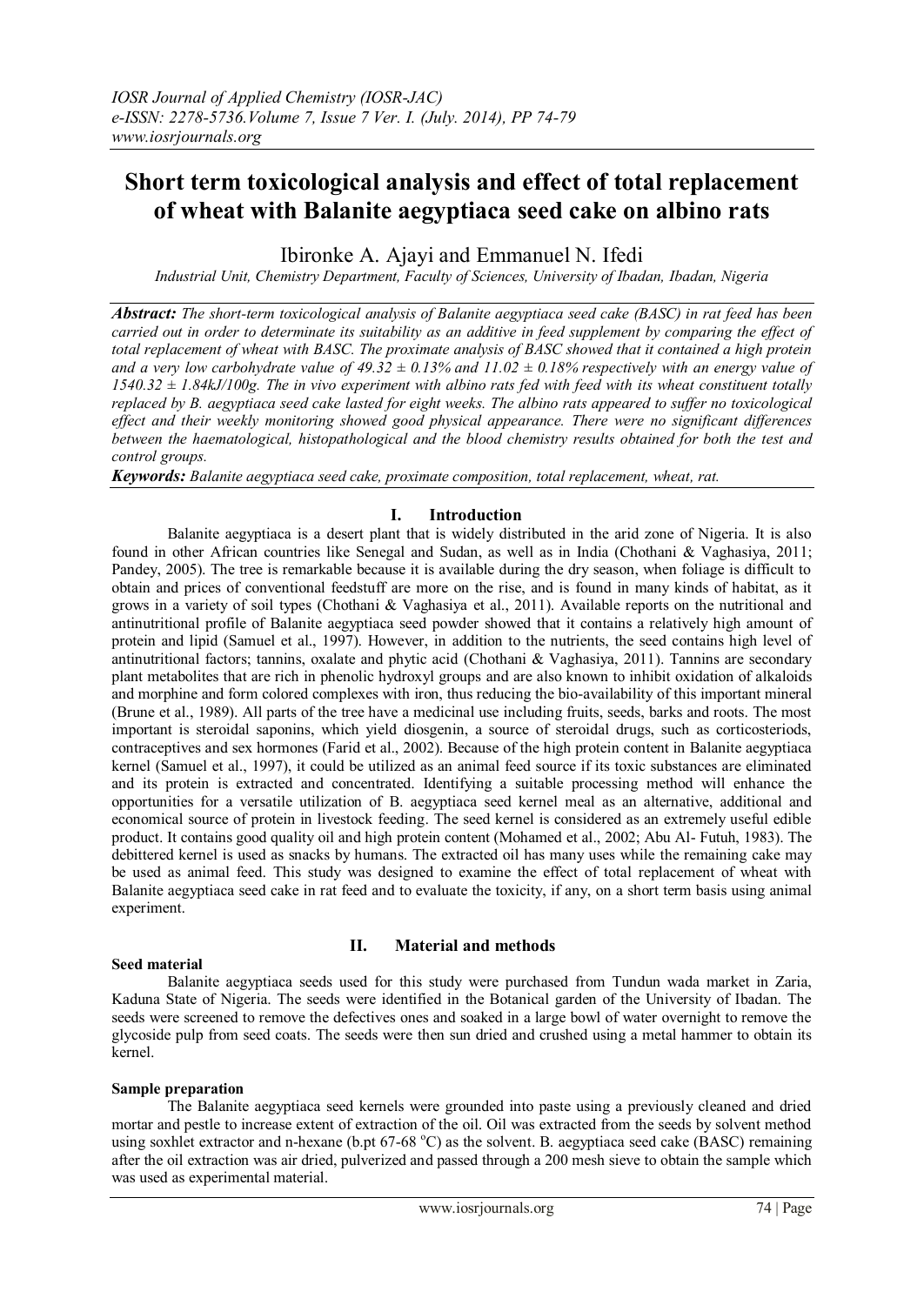# **Proximate analysis**

Percentage moisture, crude fat, ash and crude fibre contents of BASC were determined following official methods. Nitrogen content of the seed cake was estimated using the micro-kjeldahl method as described by AOAC (1990) and crude protein was calculated (N x 6.25). Carbohydrate contents were determined by difference  $[100 - (moisture + protein + crude fat + ash + crude fiber)]$ . The calorific energy value was obtained according to the methods of Olaofe et al. (2009). This was done by multiplying the values of carbohydrate, protein and crude fat by the Atwater factors of 17, 17 and 37 respectively.

# **Feed compounding**

The diets were prepared according to the procedure described by Souza et al. (2007) and Ajayi et al. (2013) with slight modification. The basic ingredients used were 2800.0 g of maize, 1274.7 g of soy bean, 231.0 g of calcium, 55.3 g of salt, 994.0 g of groundnut cake, 495.6 g of palm kernel cake, 495.6 g of wheat, 495.6 g of corn bran and 158.2 g of oyster shell for the control diet. Wheat was totally replaced with 495.6 g of BASC in the experimental diet while 495.6 g of wheat was incorporated in the control diet. Ingredients of the diets were mixed thoroughly with the mixing machine to obtain a homogenous mixture which was pelletized, weighed to be 7000.00g for each diet and packed into two different transparent sterile plastic containers.

# **Animal, diets and feeding**

Fourteen albino rats (weighing between 60-75 g) were used for this experiment. They were obtained from the animal house of Veterinary Department, University of Ibadan, Nigeria. The animals were divided into two groups of seven rats each and were fed for a period of 8 weeks before sacrifice. They were allowed to acclimatize for two weeks before the commencement of the experiment. During the 8 weeks of the experiment, the rats were fed with the compounded diets with unrestricted access to water. At the end of feeding period of eight weeks, the rats were fasted overnight and blood was collected by heart puncture under diethyl ether anesthesia for serum chemistry. Serum alanine aminotransferase and aspartate aminotransferase activities were determined by the method of Reitman and Frankel (1957) using commercial kits (Randox laboratories Co Atrium, UK). Serum creatinine, urea, total protein, albumin, globulin and albumin/globulin ratio (A/G) were also determined.

# **Haematological analysis**

For haematological analysis, 3 ml of blood were collected by cardiac puncture into heparinized vials and stored at 10<sup>o</sup>C for analysis the same day. The packed cell volume, haemaglobin concentration, red blood cell and white blood cell counts were determined. The differential WBC counts, mean corpuscular volume and mean corpuscular haemaglobin concentration were calculated (Jain 1986; Ajayi et al., 2013). Microhaemocrit capillary tubes were filled to two-thirds mark with well mixed venous blood. One end was sealed with plasticine. The sealed tubes were placed in microhaematocrit centrifuge and the safety cover securely screwed on. The sealed capillary tubes were centrifuged for 5 minutes at 10,000 revolutions per minutes. The volume of the red blood cell was read on the micro-haemocrit reader.

#### **Tissue pathology**

Histological analyses of the heart, liver, kidney, lungs, intestine, spleen and brain samples were carried out. Small portions of these tissues already harvested and stored in formalin were fixed and put through series of dehydration in graded concentration of xylene. They were embedded in wax, sectioned at 5  $\mu$  and transferred to clean glass slides. The thin sections were stained with haemotoxylin and eosin (H and E) dyes for examination under the light microscope for histological changes following the method outlined by Jain (1986).

#### **Statistical analysis**

Results were expressed as mean standard error. Organ weights, biochemical and hematological determinations were analyzed by student's t-test. A probability level of p <0.05 was considered significant.

# **III. Results and Discussion**

# **Proximate analysis of Balanite aegyptiaca seed cake and compounded feed**

The result of the proximate composition of Balanite aegyptiaca seed cake (Table 2) showed high protein content (49.32  $\pm$  0.03%). It is higher than the protein content of Fenugreek seed meal (29.11%), soybean meal (44.03%), wheat bran (14.98%) and even corn meal (9.55%) as reported by Ahmed et al. (2009). It is rich in crude fibre (12.89  $\pm$  0.02%) but very low in carbohydrate content (11.02  $\pm$  0.18%). This is similar to the report given by Samuel et al. (1997) for Balanite aegyptiaca seed kernel. The compounded feed was found to have a decrease in its crude protein and crude fibre content; however there was an increase in the ash and carbohydrate contents when compared to the seed cake (Table 2).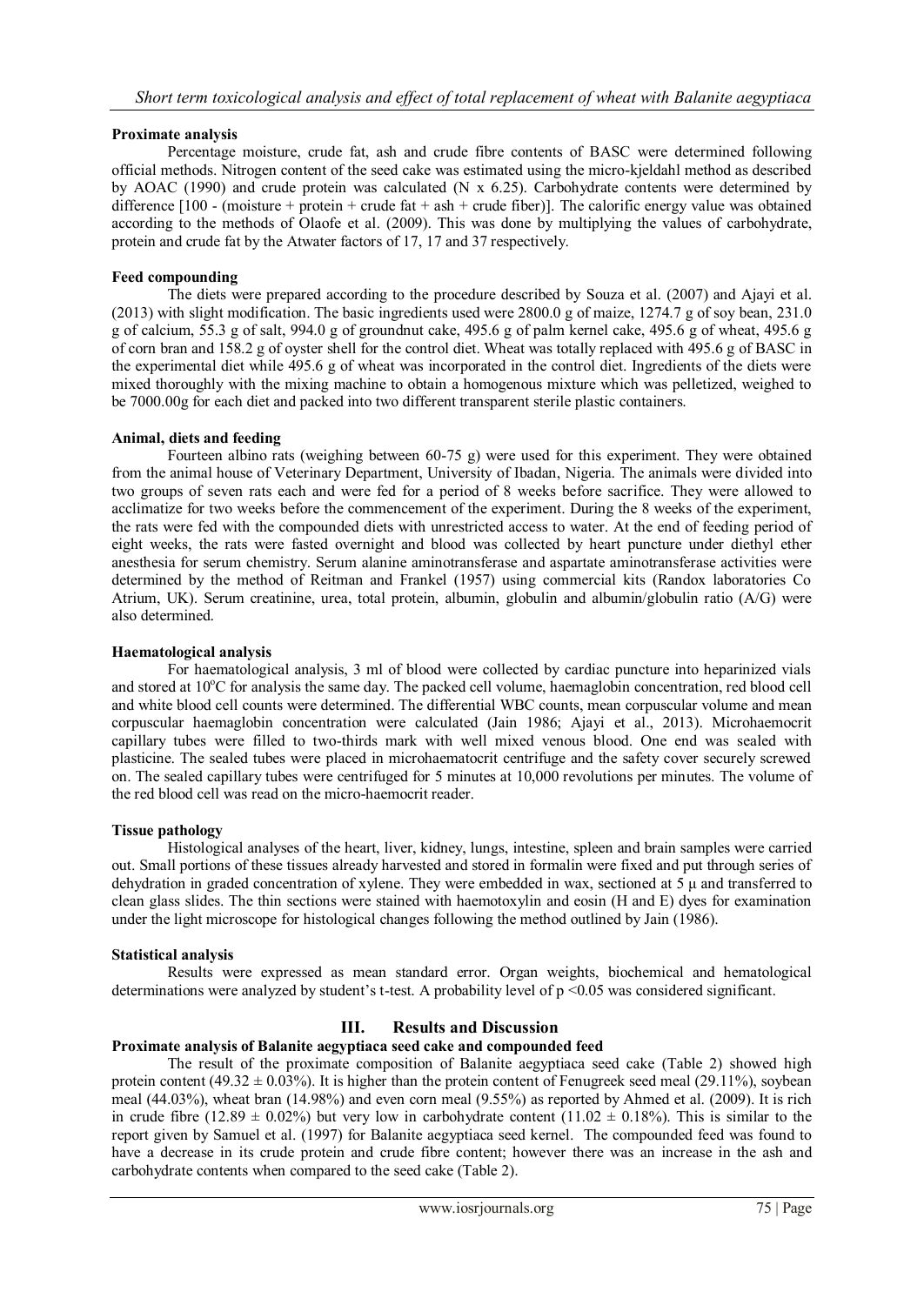# **Feed intake and body weight changes**

Feed consumption and resultant change in body weight of test and control groups are presented on Table 3. There was a gradual increase in the quantity of feed consumed by rats in the two groups till the fourth week, a slight decrease in the fifth week and continues afterwards. There was steady but not rapid increment in the body weight of the rats during the experimental period. Significant differences were noted within the groups for body weights of rats during weeks zero and one. For week eight, there was no significant difference in the body weight of rats ( $p<0.05$ ) in the two groups.

# **Physical appearance**

All the rats were healthy throughout the eight weeks of the experiment. Their body did not smell and they all showed normal hair structure. No mortality was recorded in any of the groups. Ajayi et al. (2007) gave similar report for rat fed with Garcinia mangostana seed oil.

# **Organ weights**

There was no significant difference in the weight of the liver, kidney, heart and spleen of the control and experimental rats as shown on Table 4. Liver weight was from  $4.74 \pm 0.63$  g (control group) to  $4.47 \pm 0.47$ g (experimental group).  $3.92 \pm 0.19$  g to  $3.95 \pm 0.21$  g has been previously reported as liver weight for rats fed with crude Balanite aegyptiaca seed oil in rat (Obida et al., 2009). The weight of the heart, brain, and kidney of  $0.53 \pm 0.0$  g,  $1.41 \pm 0.10$  g and  $0.9 \pm 0.06$  g obtained respectively in the control group are similar to the weight obtained in the experimental group. The spleen weight of the control rats is  $0.56 \pm 0.08$  g while that of the test rats  $0.63 \pm 0.35$  g. On the whole, there was no significant difference between the weight of the organs of the test rats and those of the control (p˂0.05).

# **Haematological analysis**

Table 5 shows the result of haematological analysis of BASC on rats. The parameters obtained for rats in the control and experimental groups were comparable. Haemoglobin concentration in test group (14.53  $\pm 0.34\%$ ) is significantly different to that of the control group (13.51  $\pm$  0.83%). Bienat et al., (1997) obtained 13.88 ± 0.1% for diet without cholesterol addition of Oenothra paradoxa seed oil. Vishnu et al., (2010) obtained a concentration ranging from  $13.83 \pm 0.98\%$  to  $14.12 \pm 0.41\%$  for G.mangostana pericarp extracts in rats at 1  $g/kg$ , 2  $g/kg$ , and 3  $g/kg$  respectively. There was a significance difference in the platelet count and all the other parameters did not differ significantly from each other in the two groups. The values obtained in this study are similar to what was reported in the toxicity study of Garcinia mangostana pericarp extract and seed cake on rat (Vishnu et al., 2010 and Ajayi et al., 2013).

#### **Serum biochemical parameters**

Table 6 shows the result of serum biochemical parameters in rats fed with BASC for eight weeks. The result showed no significant (p>0.05) changes in serum ALT and AST activities, total protein, albumin and A/G ratio between the control and treated groups. The absence of significant changes in ALT and other related indicators such as AST, total protein, albumin and A/G ratio may suggest that the hepatotoxic effect of BASC on the rats is not significant. The insignificant rise in serum urea and creatinine is suggestive of normal functional kidney.

# **Histopathological analysis**

The pathology result showed no major complications and no significant differences on the tissues of the rats in both groups (Table 7). No lesion was observed in the heart and liver of the rats in the control and test groups but in the brain, the endothelia cells are swollen and prominent in the both group. The renal blood vessels are moderately congested in the kidney for the control group while no visible lesion was observed for the test group. This shows that Balanite aegyptiaca seed cake might not be harmful to most organs and tissues of rats fed it.

# **IV. Conclusion**

Balanite aegyptiaca seed cake has high crude protein content but it is low in carbohydrate and crude fibre. The overall result obtained from the total replacement of wheat with B. aegyptiaca seed cake in albino rat feed suggests the possibility that B. aegyptiaca seed cake could successful be used to replace wheat in rat diet with other supplements. This will reduce the competition on wheat as majority of diabetic patients and aged people base their meal on wheat.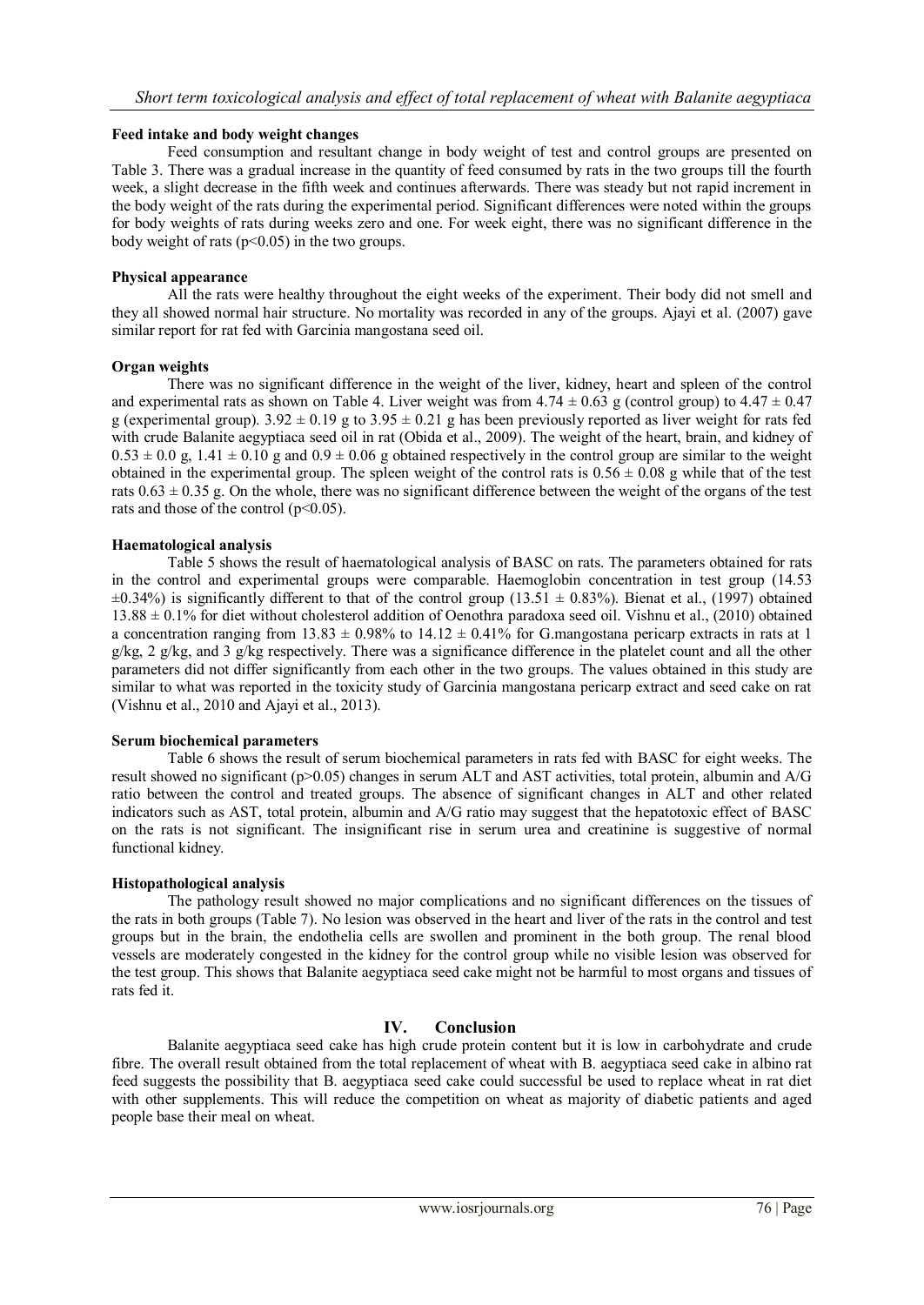# **Acknowledgement**

The authors thank the Department of Chemistry, Faculty of Science and Department of Veterinary Pathology, Faculty of Veterinary of University of Ibadan, Ibadan, Nigeria for making their facilities available.

#### **References**

- [1]. Abu-Al-Futuh, I. M. (1983). Balanites aegyptiaca: An unutilized raw material potential ready for agro-industrial exploitation. UNIDO Document no. 12419 project TF/INT/77/021.
- [2]. Ahmed, A. M. M., Mohammad, H. A., Amani, M. & Asmaa, S. (2009). Effect of using dried fenugreek seeds as natural feed additives on growth performance, feed utilization, whole- body composition and entropathogenic Aeromonas hydrophila-challinge of monsex nile tilapia O. niloticus (L) fingerlings. Australian Journal of Basic and Applied Sciences 3: 1234-1245.
- [3]. Ajayi, I. A., Oderinde, R.A., Ogunkoya, B.O., Egunyomi, A., and Taiwo, V.O. (2007). Chemical analysis and preliminary toxicological evaluation of Garcinia mangostana seeds and seeds oil. Food Chemistry 101: 999-1004.<br>Ajayi, I. A., Ifedi, E. N. & Aghanu, V. N. (2013). Amino acid Analysis and preliminary toxicological evaluation of Garcinia
- [4]. Ajayi, I. A., Ifedi, E. N. & Aghanu, V. N. (2013). Amino acid Analysis and preliminary mangostana seed cake. Global Journal of Sciences Frontier Research 13: 17-22.
- [5]. AOAC (1990). Official methods of analysis, Association of Official Analytical Chemists, Washington, D.C., USA. 15th Edition, pp. 807-928
- [6]. Brune, M., Rossander, L., & Haliberg, L. (1989). Iron absorption and phenolic compounds: importance of different phenolic structures. European Journal of Clinical Nutrition 43(8): 547-557.
- [7]. Chothani, D. L., & Vaghasiya, H. U. (2011). A Review on Balanites aegyptiaca Del (desert date): Phytochemical constituents, traditional uses, and pharmacological activity. Pharmacogical Review 5: 55-62.
- [8]. Farid, H., Haslinger, E., Kunert, O., Wegner, C. &Hamburger, M. (2002). New steroidal glycosides from Balanites aegyptiaca. Helvetica Chimica Acta 88: 1019-1026.
- [9]. Jain, N. L. 1986. Schalmes Veterinary Haematology. Volume III, 4th Edition, Lea and Ferbiger, Philadelphia. pp. 281
- [10]. Mohamed, A. M, Wolf, W. & Speiss, W. (2002). Physical, morphological and chemical characteristics, oil recovery and fatty acid composition of Balanites aegyptiaca kernels. Plant Foods for Human Nutrition 57: 179-189.
- [11]. Obidah, W., Nadro, M. S., Tiyafo, G. O. & Wurochekke, A. U. (2009). Toxicity of crude Balanites aegyptiaca seed oil in rats. Journal of American Science 5(6):13-16.
- [12]. Olaofe, O., Ekuagbere, A. O. & Ogunlade, L. (2009). Chemical, amino acid composition and functional properties of calabash seed's kernel. Bulletin of Pure and Applied Sciences
- [13]. Pandey, C. N. (2005). Medicinal Plants of Gujarat. Gujarat, India: Gujarat Ecological Education and Research Foundation. pp. 387.
- [14]. Samuel, A. L., Temple, J. V. & Ladeji, O. (1997). Chemical and nutritional evaluation of the seed kernel of Balanites aegyptiaca . Nigerian Journal of Biotechnology 8: 57-63.
- [15]. Souza, A. R. de., Martins, L. P., Faira, L. C. de., Martins M. E. P., Fereira, R. N., Silva, A. M. L. da., Gil, E. S. & Conceição, E. C. da. (2007). Studies on the bioavailability of zinc in rats supplemented with two different zinc-methionine compounds. Latin American Journal of Pharmacy 26(6): 825-830. 48. of Pharmacy  $26(6)$ : 825-830. 48.
- [16]. Vishnu, P. V., Sankari, G., Mallika, J., Surapaneni, K. M., Aishwarya, T. S., Saraswathi, P., Chandra, S. & Gopan, V. S. (2010). Auto fluorescence and fourier transform – infra red (FTIR) spectral investigation on diethyl nitrosamine (Den) induced hepatocellular carcinoma, treated with pericarp extract of Garcinia mangostana Linn. in rats. Journal of Clinical and Diagnostic Research 4: 3289-3297.

| Table 1: Composition of experimental diets |                          |            |                |                     |
|--------------------------------------------|--------------------------|------------|----------------|---------------------|
| Ingredient                                 | $\frac{6}{10}$           | Amount (g) | <b>Control</b> | <b>Experimental</b> |
| Salt                                       | 0.79                     | 55.30      | 55.30          | 55.30               |
| Oyster Shell                               | 2.26                     | 158.2      | 158.2          | 158.2               |
| Bone                                       | 3.30                     | 231.000    | 231.000        | 231.00              |
| Corn Bran                                  | 7.08                     | 495.6      | 495.6          | 495.6               |
| Palm kernel cake                           | 7.08                     | 495.6      | 495.6          | 495.6               |
| Wheat                                      | 7.08                     | 495.6      | 495.6          |                     |
| B. aegyptiaca seed cake                    | $\overline{\phantom{0}}$ |            | -              | 495.6               |
| Ground nut cake                            | 14.20                    | 994.00     | 994.00         | 994.00              |
| Soy bean                                   | 18.21                    | 1274.7     | 1274.7         | 1274.7              |
| Maize                                      | 40.00                    | 2800       | 2800           | 2800                |
| Total feed compounded                      | 100%                     | 7000 g     | $7000$ g       | $7000$ g            |
|                                            |                          | 7kg        | 7kg            | 7kg                 |

| <b>PARAMETER</b>                                                                             | BASC               | <b>Control diet</b>          | <b>Experimental diet</b>   |
|----------------------------------------------------------------------------------------------|--------------------|------------------------------|----------------------------|
| Moisture content                                                                             | $8.45 \pm 0.03$    | $10.12 \pm 0.16^a$           | $9.70 \pm 0.12^{\text{a}}$ |
| Protein content                                                                              | $49.32 \pm 0.13$   | $13.63 \pm 0.04^b$           | $24.45 \pm 0.13^a$         |
| Crude fat                                                                                    | $13.92 \pm 0.04$   | $18.24 \pm 0.96^a$           | $13.68 \pm 0.02^b$         |
| Crude fibre                                                                                  | $12.89 \pm 0.02$   | $7.95 \pm 0.07$ <sup>a</sup> | $9.75 \pm 0.05^{\circ}$    |
| Ash content                                                                                  | $4.40 \pm 0.02$    | $13.09 \pm 0.17^{\circ}$     | $17.16 \pm 0.01^{\circ}$   |
| Carbohydrate                                                                                 | $11.02 \pm 0.18$   | $36.77 \pm 0.47^{\circ}$     | $25.25 \pm 0.01^{\circ}$   |
| Energy                                                                                       | $1540.22 \pm 1.84$ | $1535.05 \pm 15.83^a$        | $1351.06 \pm 2.1^{\rm b}$  |
| Values in the same row with different superscripts are significantly different at $P < 0.05$ |                    |                              |                            |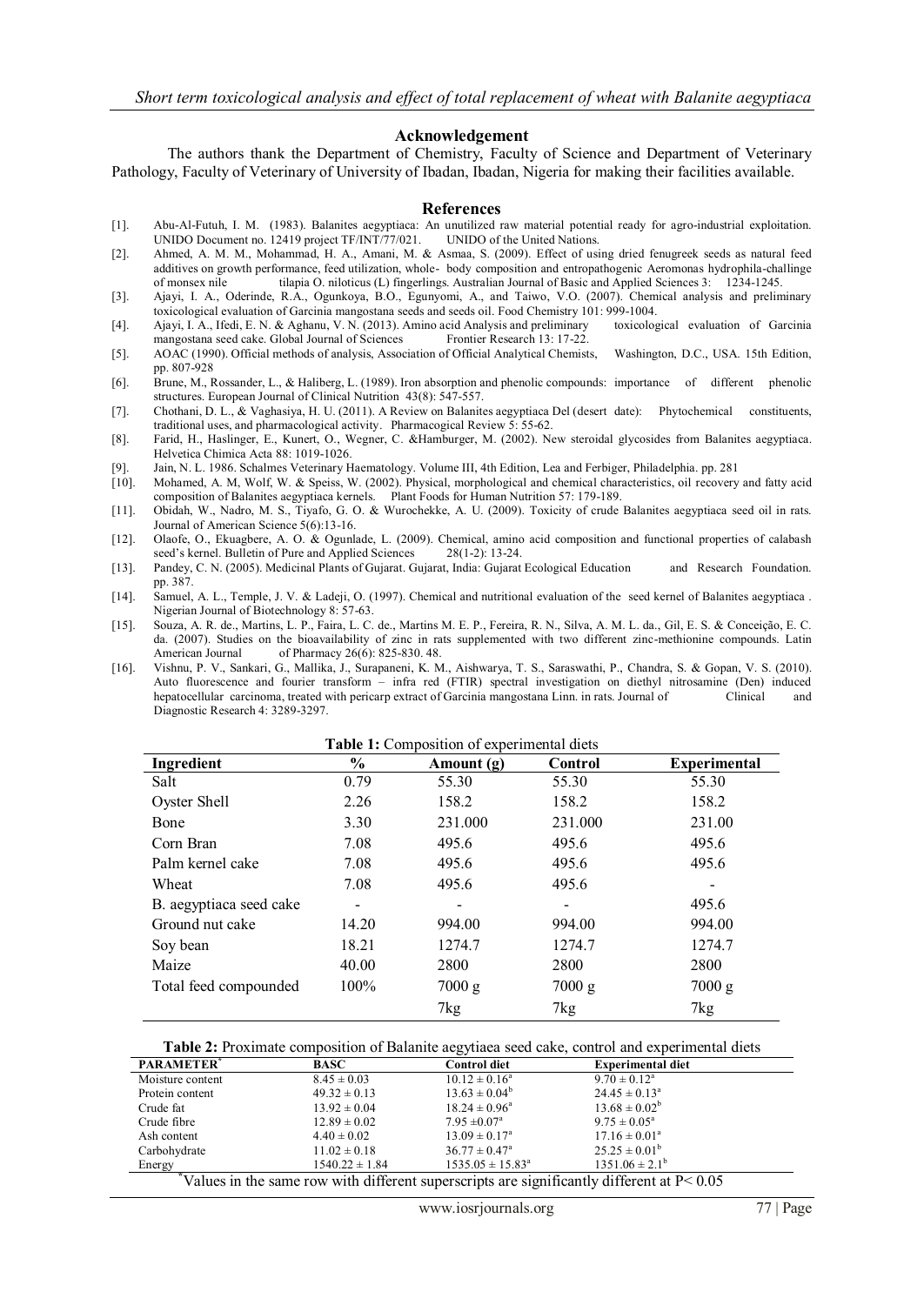| <b>Table 3:</b> Weekly feed consumption by rats and their body weights (g) |  |  |
|----------------------------------------------------------------------------|--|--|
|                                                                            |  |  |

|          | <b>Feed consumed</b> |              |                               | Body weight/rat <sup>"</sup> |
|----------|----------------------|--------------|-------------------------------|------------------------------|
| Weekly   | Control              | Experimental | Control                       | Experimental                 |
|          |                      |              | $74.21 \pm 2.89^{\circ}$      | $74.78 \pm 1.89^{\rm a}$     |
|          | 560                  | 570          | $77.11 \pm 2.67^{\circ}$      | $82.86 \pm 2.67^{\circ}$     |
|          | 640                  | 620          | $83.57 \pm 3.78^{\circ}$      | $95.00 \pm 5.77^b$           |
|          | 640                  | 640          | $95.00 \pm 5.00^{\circ}$      | $106.43 \pm 3.78^b$          |
| $^{b}$ 4 | 650                  | 665          | $112.86 \pm 10.75^{\circ}$    | $117.86 \pm 3.9^{\circ}$     |
|          | 600                  | 650          | $108.57 \pm 7.42^{\circ}$     | $118.56 \pm 4.64^{\circ}$    |
|          | 680                  | 720          | $112.14 \pm 9.06^{\circ}$     | $113.57 \pm 7.5^{\circ}$     |
|          | 705                  | 735          | $115.71 \pm 12.72^{\text{a}}$ | $118.57 \pm 10.69^{\circ}$   |
|          | 750                  | 800          | $117.86 \pm 3.2^{\circ}$      | $122.14 \pm 14.99^a$         |

**\***Values in the same row with different superscripts are significantly different at P< 0.05

**Table 4:** Organ weights of rats (g)<sup>\*</sup>

| 10                   |                            |                                                      |
|----------------------|----------------------------|------------------------------------------------------|
| <b>Tissue</b>        | Control                    | <b>Experimental</b>                                  |
| Brain                | $1.41 \pm 0.10^a$          | $1.44 \pm 0.09^a$                                    |
| Liver                | $4.74 \pm 0.63^{\circ}$    | $4.67 \pm 0.47$ <sup>a</sup>                         |
| Spleen               | $1.06 \pm 0.25^{\text{a}}$ | $1.24 \pm 0.35^{\text{a}}$                           |
| Heart                | $0.53 \pm 0.05^{\text{a}}$ | $0.51 \pm 0.28^a$                                    |
| Lung                 | $0.56 \pm 0.08^a$          | $0.63 \pm 0.35^{\circ}$                              |
| Kidney               | $0.9 \pm 0.06^a$           | $0.88 \pm 0.09^a$                                    |
| Intestine            | $1.36 \pm 0.29^{\circ}$    | $1.56 \pm 0.20^b$                                    |
| $*$<br>$\sim$ $\sim$ | $\blacksquare$             | $\cdot$ $\sim$<br>1.7<br>$\blacksquare$<br>$\cdot$ 1 |

**\***Means in the same row having the same letter are not significantly different

**Table 5:** Result of haematological analysis of control and experimental rats<sup>\*</sup>

| <b>Parameters</b> | Twore or recourt of inversive regions mini-join of control and cap<br>Control | <b>Experimental</b>          |
|-------------------|-------------------------------------------------------------------------------|------------------------------|
|                   |                                                                               |                              |
| PVC               | $40.29 \pm 1.30^a$                                                            | $40.29 \pm 0.98^{\text{a}}$  |
| Hb                | $13.51 \pm 0.83^{\circ}$                                                      | $14.53 \pm 0.34^b$           |
| <b>RBC</b>        | $6.48 \pm 0.50^a$                                                             | $6.30 \pm 0.44$ <sup>a</sup> |
| <b>WBC</b>        | $6685.71 \pm 718.81^a$                                                        | $7771.43 \pm 710.10^b$       |
| <b>MCV</b>        | $59.17 \pm 2.52^{\text{a}}$                                                   | $58.93 \pm 5.15^a$           |
| <b>MCH</b>        | $20.85 \pm 0.79^{\circ}$                                                      | $19.92 \pm 1.07^{\circ}$     |
| MCHC %            | $33.53 \pm 1.11^a$                                                            | $32.92 \pm 0.52^{\circ}$     |
| Lymphocytes %     | $70.14 \pm 6.49^{\circ}$                                                      | $70.43 \pm 8.18^{\circ}$     |
| Neutrophil %      | $28.06 \pm 6.53^{\circ}$                                                      | $27.97 \pm 7.06^{\circ}$     |
| Mionocytes %      | $0.71 \pm 0.56^{\circ}$                                                       | $0.71 \pm 0.65^{\text{a}}$   |
| Eosinophil %      | $1.14 \pm 0.50^{\circ}$                                                       | $1.15 \pm 1.15^{\circ}$      |
| Platelets         | $125285.71 \pm 35.831.01^a$                                                   | $122000 \pm 13.759.84^a$     |
|                   |                                                                               |                              |

\* Values in the same row with different superscripts are significantly different at P< 0.05

# Table 6: serum biochemistry parameters on rat fed with Balanite aegyptiaca seed cake<sup>\*</sup> The

| <b>Parameters</b> | Control            | <b>Experimental</b> |
|-------------------|--------------------|---------------------|
| Total protein     | $6.6 \pm 0.30^a$   | $6.93 \pm 0.11^a$   |
| Albumin           | $3.63 \pm 0.26^a$  | $4.0 \pm 0.1^a$     |
| Globulin          | $2.86 \pm 0.15^a$  | $2.67 \pm 0.28^a$   |
| AL/Globulin       | $1.17 \pm 0.06^a$  | $1.47 \pm 0.7^b$    |
| <b>AST</b>        | $3.9 \pm 1.00^a$   | $4.1 \pm 1.00^a$    |
| <b>ALT</b>        | $26.67 \pm 0.58^a$ | $30.67 \pm 0.58^b$  |
| ALP               | $81.33 \pm 3.51^a$ | $103 \pm 23.64^b$   |
| Urea              | $16 \pm 1.00^a$    | $16 \pm 1.00^a$     |
| Creatinine        | $0.67 \pm 0.01^a$  | $0.8 \pm 0.2^b$     |

\*Values in the same row with different superscripts are significantly different at p< 0.05

**Table 7:** Histopathology examination of rat tissues

| <b>Parameters</b> | Control Group                                 | <b>Experimental Group</b>                        |
|-------------------|-----------------------------------------------|--------------------------------------------------|
| Heart             | No visible Lesion                             | No visible Lesion                                |
| Brain             | The endothelia cell are swollen and prominent | The endothelia cell are swollen<br>and prominent |
| Liver             | No visible Lesion                             | No visible Lesion                                |
| Kidney            | The renal blood vessels are moderately        | No visible Lesion                                |
|                   | Congested.                                    |                                                  |